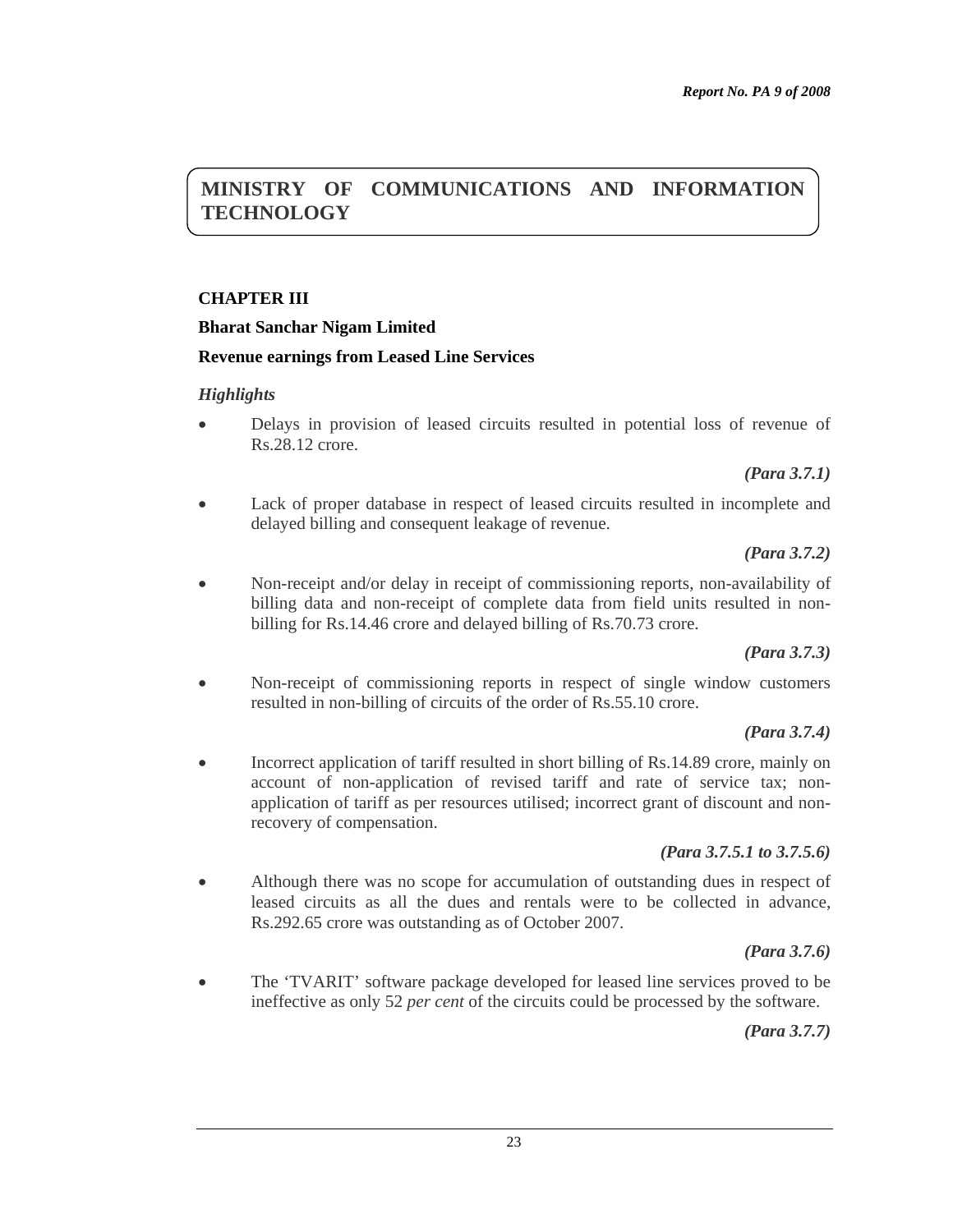# *Summary of recommendations*

- *1. In order to minimise delays in provision of leased circuits, Bharat Sanchar Nigam Limited (Company) should ensure maintenance of proper database for technically feasible areas.*
- *2. The Company should ensure greater coordination between the nodal circle and the other circles to avoid delays in billing and collection of revenue in respect of single window customers.*
- *3. The Company should strengthen internal controls through greater supervision and monitoring to ensure that billing and payments are as per the latest instructions. Responsibility should be fixed and administrative action should be initiated in cases of non-adherence to the instructions.*
- *4. In order to minimise outstanding dues, the Company should ensure prompt disconnection of leased line services for non-payment of bills and regular follow-up of recovery of dues.*
- *5. The Company should effectively computerise all activities related to leased line services to ensure prompt provisioning of circuits, billing and collection of revenue.*

# *3.1 Introduction*

Bharat Sanchar Nigam Limited (Company) provides leased line services to subscribers for a specific period as dedicated telecommunication links for internal communication between offices at various sites within a city or different cities on point-to-point basis or on a network basis. The leased lines are active through connective courses or channels, called 'circuits' during the period of the lease. These circuits are available on fibre optic medium, radio medium, copper wire and satellite medium or a combination of these media.

There are different types of circuits according to the use, viz., speech circuits (carry only speech signals), data circuits (carry data signals at various speeds), Closed User Group (circuits used by more than one legal entity forming a group), telegraph and teleprinter circuits and international circuits. Except international circuits, all other types of circuits mentioned above, are leased by the Company to the subscribers for local or long distance connections on payment of a specified tariff as fixed by the Company from time to time.

In order to improve leased line services including their provisioning and maintenance, the corporate office of the Company introduced (March 2001) the 'single window' scheme. Under this scheme, the subscribers, which had opted for taking leased circuits in bulk, the Business Development Cell at Corporate office as well as the concerned Circle were to sign the Memorandum of Understanding (MOU) and all the leased circuits in respect of that particular bulk subscriber were billed, collected and maintained by one authority nominated for this purpose (called nodal circle/authority). As of December 2006, there were 53 subscribers, mainly nationalised banks and insurance companies, who opted for single window billing.

The Company computerised (January 2002) the leased line operations through 'TVARIT' software package, which is designed for online processing right from registration till commissioning and updating of data for maintenance and operation of leased circuits.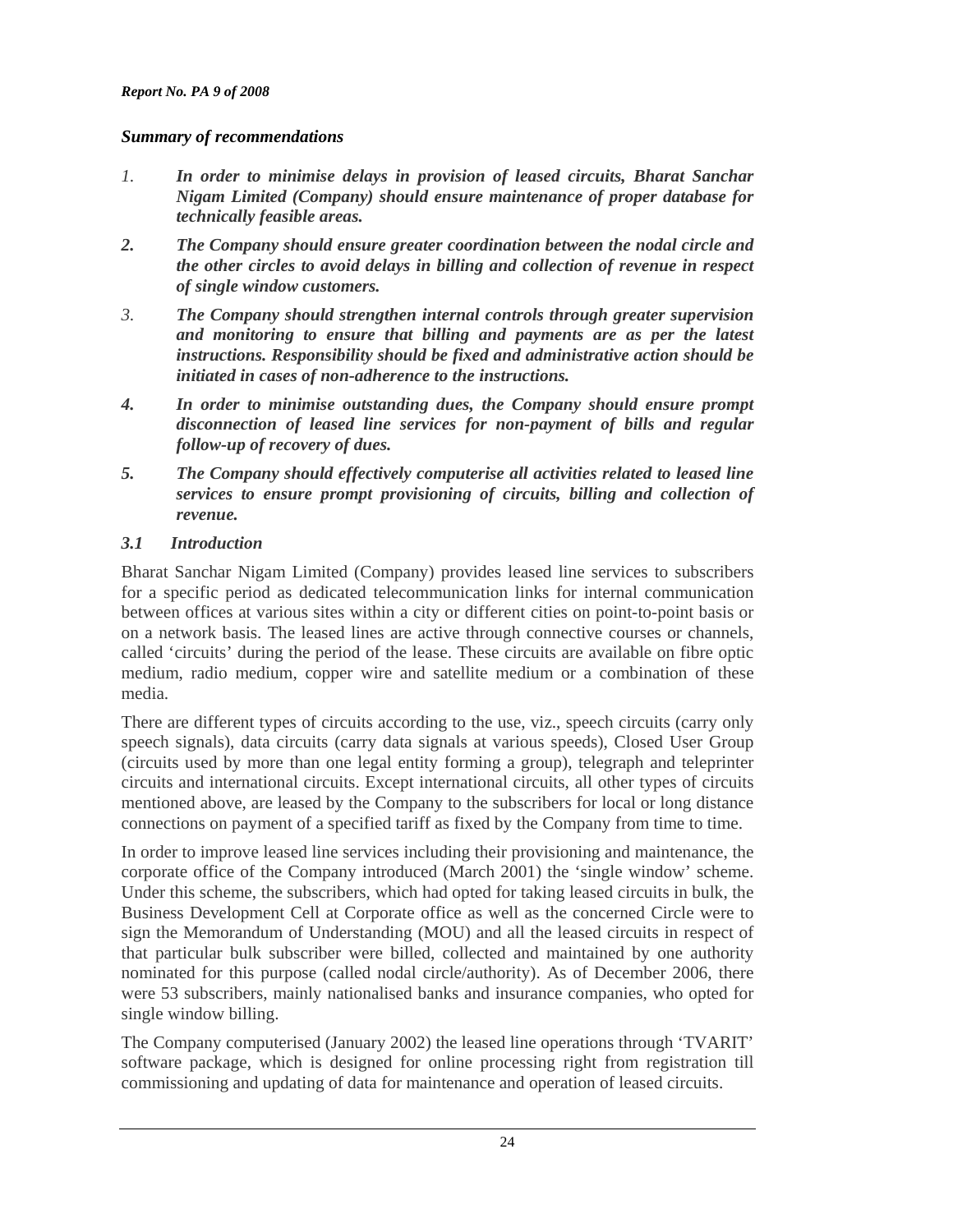### *3.2 Revenue generation*

The revenue projected and earned from the leased line services of the Company for the last six years ending March 2007 are given below:

| TUDIO OILI INDI CINAD<br>$\mu$ , $\sigma$ and $\sigma$ and $\sigma$ and $\sigma$ and $\sigma$ |                                    |                                        |                                 |  |  |  |
|-----------------------------------------------------------------------------------------------|------------------------------------|----------------------------------------|---------------------------------|--|--|--|
| Year                                                                                          | Revenue projected<br>(Rs in crore) | <b>Revenue earned</b><br>(Rs in crore) | Shortfall $(-)$ or excess $(+)$ |  |  |  |
| 2001-02                                                                                       | Not Available                      | 348.89                                 |                                 |  |  |  |
| 2002-03                                                                                       | 350.00                             | 466.57                                 | 116.57                          |  |  |  |
| 2003-04                                                                                       | 606.00                             | 500.80                                 | $(-) 105.20$                    |  |  |  |
| 2004-05                                                                                       | 525.00                             | 420.98                                 | $(-)$ 104.02                    |  |  |  |
| 2005-06                                                                                       | 350.00                             | 529.94                                 | 179.94                          |  |  |  |
| 2006-07                                                                                       | 350.00                             | 521.72                                 | 171.72                          |  |  |  |

**Table-3.1: Revenue projected and earned over the years**

The 73 *per cent* increase in revenue projected from 2002-03 to 2003-04 was on account of anticipated increase in revenue under the single window scheme. In order to meet the competition from other telecom players, leased line tariff was drastically reduced from May 2005 and the projected revenue for 2005-06 and 2006-07 was also accordingly reduced.

Revenue earnings since 2002-03 started improving with the introduction of single window scheme.

### *3.3 Audit objectives*

The main objectives of audit were to assess that:

- there was a proper system in place for timely and effective provision of leased lines; and
- the system for billing and collection of revenue of leased lines was well established and functioning to ensure revenue was efficiently billed and collected and there were no leakages.

#### *3.4 Audit criteria*

The main audit criteria used were:

- codal provisions and orders issued from time to time by the Company and Telecom Regulatory Authority of India (TRAI) relating to the leased lines;
- the system prescribed for billing and collection of revenue; and
- database relating to leased lines.

### *3.5 Scope of audit*

 $\overline{a}$ 

The performance audit covered the period from 2001-02 to 2006-07 and examined the relevant records pertaining to 17 circles<sup>1</sup> (including one telecom maintenance region, *i.e.*, Northern Telecom Region and two telecom districts *i.e.,* Chennai and Kolkata) and about 30 *per cent* of total Secondary Switching Areas (SSAs) in each of these selected circles.

*<sup>1</sup> Andhra Pradesh, Assam, Bihar, Gujarat, Karnataka, Kerala, Madhya Pradesh, Maharashtra, Orissa, Punjab, Rajasthan, Tamil Nadu, Uttar Pradesh (East) and West Bengal.*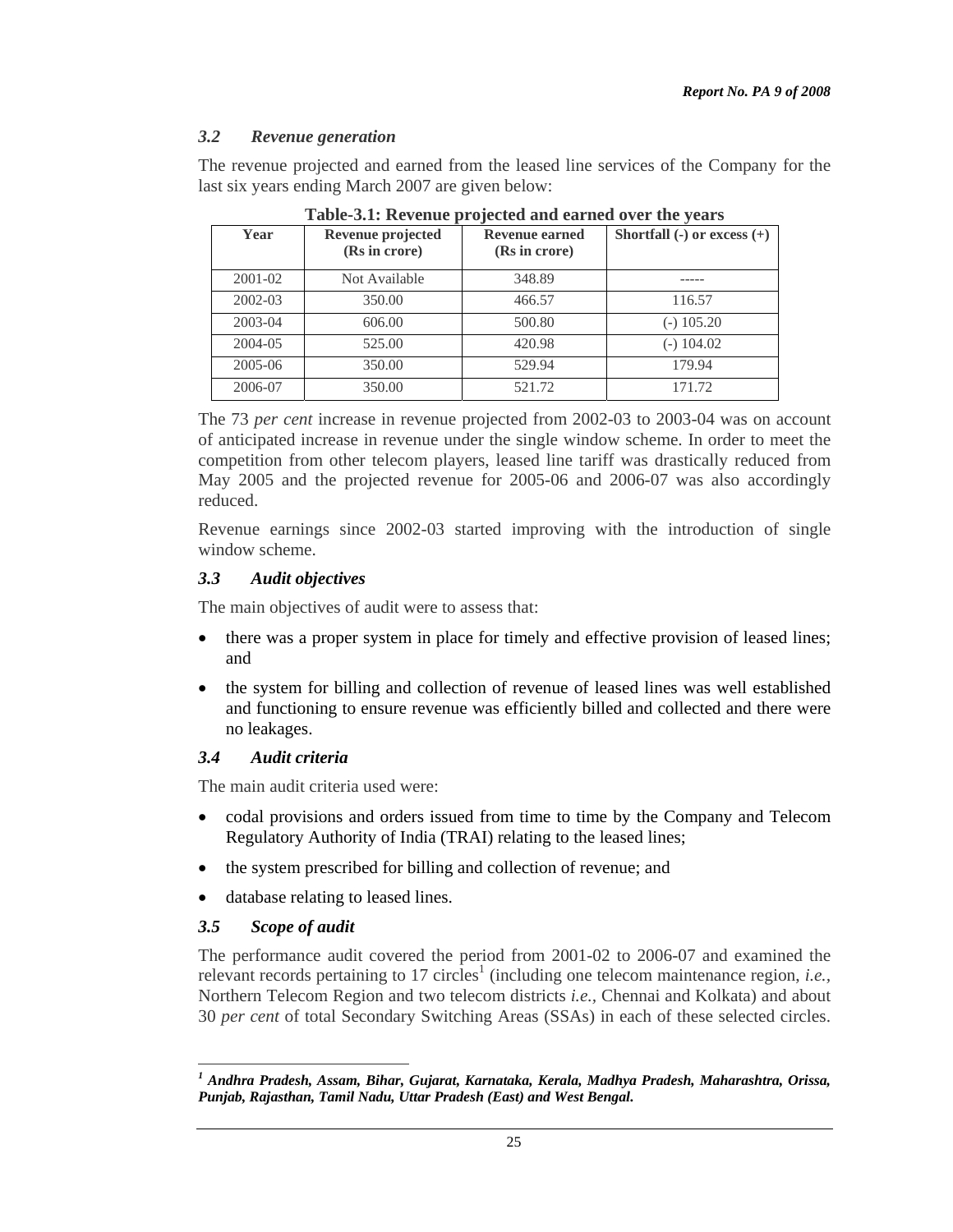#### *Report No. PA 9 of 2008*

Further, of the 53 subscribers under the single window scheme, audit reviewed records pertaining to 32 subscribers.

# *3.6 Acknowledgement*

The Performance Audit was conducted in the Corporate office, all concerned circles and selected SSAs falling under various circles. In the course of audit a number of issues were deliberated with the Management besides examination of records and documents. Entry and exit conferences were also held at circle level and with Corporate Management. Audit acknowledges the cooperation and assistance extended by all levels of the auditee organisation at various stages for completion of the Performance Audit.

# *3.7 Audit findings*

Each Head of the Circle was authorised to sanction leased lines to subscribers according to their demands and feasibility for providing such connections. On receipt of request from a subscriber, the Commercial branch first issued provisional demand note to the subscriber for payment of provisional fee for connection. On receipt of payment, the Engineering branch was to issue a provisional advice note with a copy to the maintenance region/field unit(s) for checking feasibility of providing such connection. On the basis of the feasibility report, the Commercial branch was to issue a final demand note to the subscriber specifying the actual rentals for leasing the connection. The connection was to be provided within seven days of the issue of the final advice note. Thereafter, the Telephone Revenue Accounting (TRA) unit was to initiate issuance of advance annual bills as per prescribed intervals in terms of codal provisions and tariff rates issued by the Corporate office which were in accordance with the tariff notifications issued by TRAI.

As such the Company was to ensure that provision of leased circuits was done timely; adequate database at various levels was maintained for effective monitoring; bills were issued in time and rates of rentals were applied correctly; and the collection of revenue for leased line services was properly monitored to minimise outstanding amounts, if any.

During scrutiny of records of selected circles together with their selected SSAs, Audit observed several deficiencies from provisioning of circuits to collection of revenue. These are discussed in the succeeding paragraphs.

# *3.7.1 Delay in provision of leased circuits*

As per codal provisions, the leased circuits were to be provided within seven days from the date of issue of final advice note for provisioning of the service.

Test check of records of 58 SSAs in 13 telecom circles and two telephone districts<sup>2</sup> disclosed delays up to more than five years in providing/commissioning of circuits. These delays were primarily for reasons that agreements for the service were being signed at corporate level with commercially important customers without proper communication with the circles concerned and Advice Notes were being issued without obtaining feasibility reports from field. There was also non-availability of requisite infrastructure like Integrated Services Digital Network facility, channel allocation, modems/routers, *etc.,* at subscriber's end. Delay in providing circuits within the stipulated period resulted in potential loss of rental revenue of Rs.28.12 crore, as detailed in *Annexure IV.*

 $\overline{a}$ *2 Andhra Pradesh, Assam, Bihar, Gujarat, Madhya Pradesh, Karnataka, Kerala, Maharashtra, Northern Telecom Region, Orissa, Uttar Pradesh (East), West Bengal and Rajasthan telecom circles and Chennai and Kolkata telephone districts.*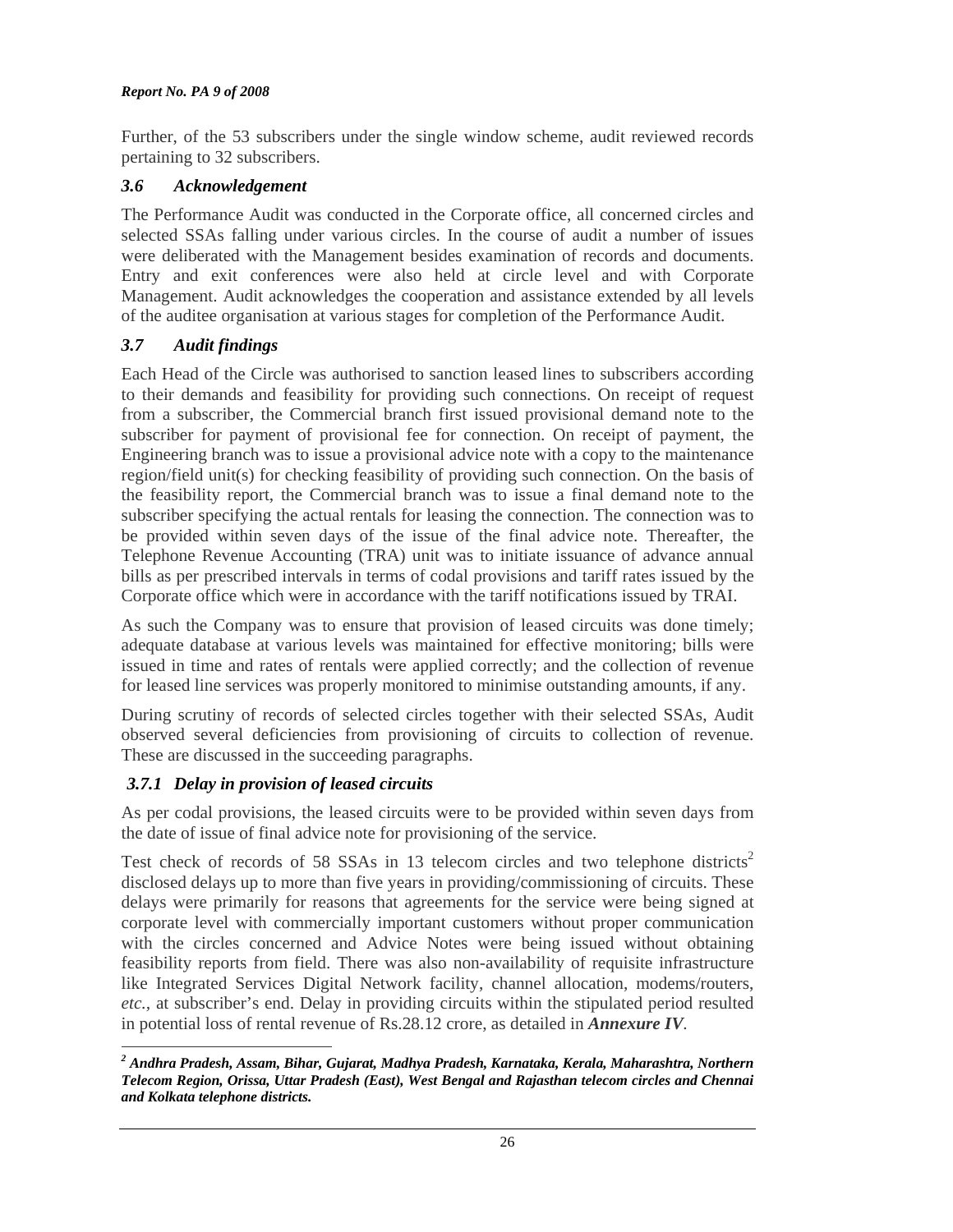On this being pointed out by Audit, most of the SSAs accepted the facts, stating that action would be taken to provide circuits in time.

### *3.7.2 Non-maintenance of proper database*

One of the major reasons for delay in providing leased circuits and consequent potential loss of revenue was found to be lack of proper data on the services and subscribers.

The Corporate office had issued (March 2001) instructions to all the heads of circles to designate one General Manager (GM) level officer as nodal officer for dealing with all matters related to the provisioning and maintenance of leased circuits. The nodal officers were to form a separate data group in each SSA for handling the provisioning and maintenance of leased circuits and to keep an updated database of the technically feasible areas in SSAs as well as in their respective circle offices.

Audit scrutiny of the records in Andhra Pradesh, Bihar, Karnataka, Orissa, Madhya Pradesh, Maharashtra, Rajasthan, Tamil Nadu, and Uttar Pradesh (East) circles as well as in Chennai telephone district showed that the above instructions were not followed. Some significant weaknesses were as follows:

(i) In these circles and telephone districts, although the sanctions for provision of leased circuits had been issued, the basic data relating to the sanctions, their dates of provision, particulars of local leads provided, types of circuits and the media provided to the subscribers were not maintained in the circles. Audit also noticed that no database regarding the technically feasible areas was maintained in the SSAs.

(ii) In these circles, the database containing particulars of requisitions received for provision of circuits, demand notes issued and collected, and circuits commissioned were also not maintained for the subscribers opting for single window scheme.

(iii) No database was maintained in the circle offices, relating to individual category of customers such as the Railways, Defence, Central/State Government organisations and others in respect of the circuits leased to these organisations.

(iv) Under the single window scheme while the data on number of subscribers was available at the Corporate office and in the circles, there was no information on the number of leased circuits provided to the subscribers or the date from which the circuits were commissioned.

Audit also observed that lack of proper database resulted in incomplete and delayed billing and consequent suppression and leakage of revenue in the cases discussed in the succeeding paragraphs.

### *3.7.3 Non/delay in issue of annual bills*

The Corporate office instructed (November 2002) that the rentals for the first year were to be recovered in advance for 12 months from the date of installation/provision of the leased circuit and for the second year, rentals were to be charged only for the period from first anniversary date of installation up to the conventional billing month. For the third year, annual rentals were to be recovered as per the conventional billing cycles<sup>3</sup>. These instructions were not adhered to which led to loss of revenue in the following situations.

 $\overline{a}$ <sup>3</sup> Each exchange under a SSA has a particular billing cycle, called 'conventional billing cycle', in its *billing system for issuing rental bills. The period of the second year's annual advance rentals of a particular leased circuit subscriber under that exchange is to be adjusted with or fitted into that conventional billing cycle for issuing of bills.*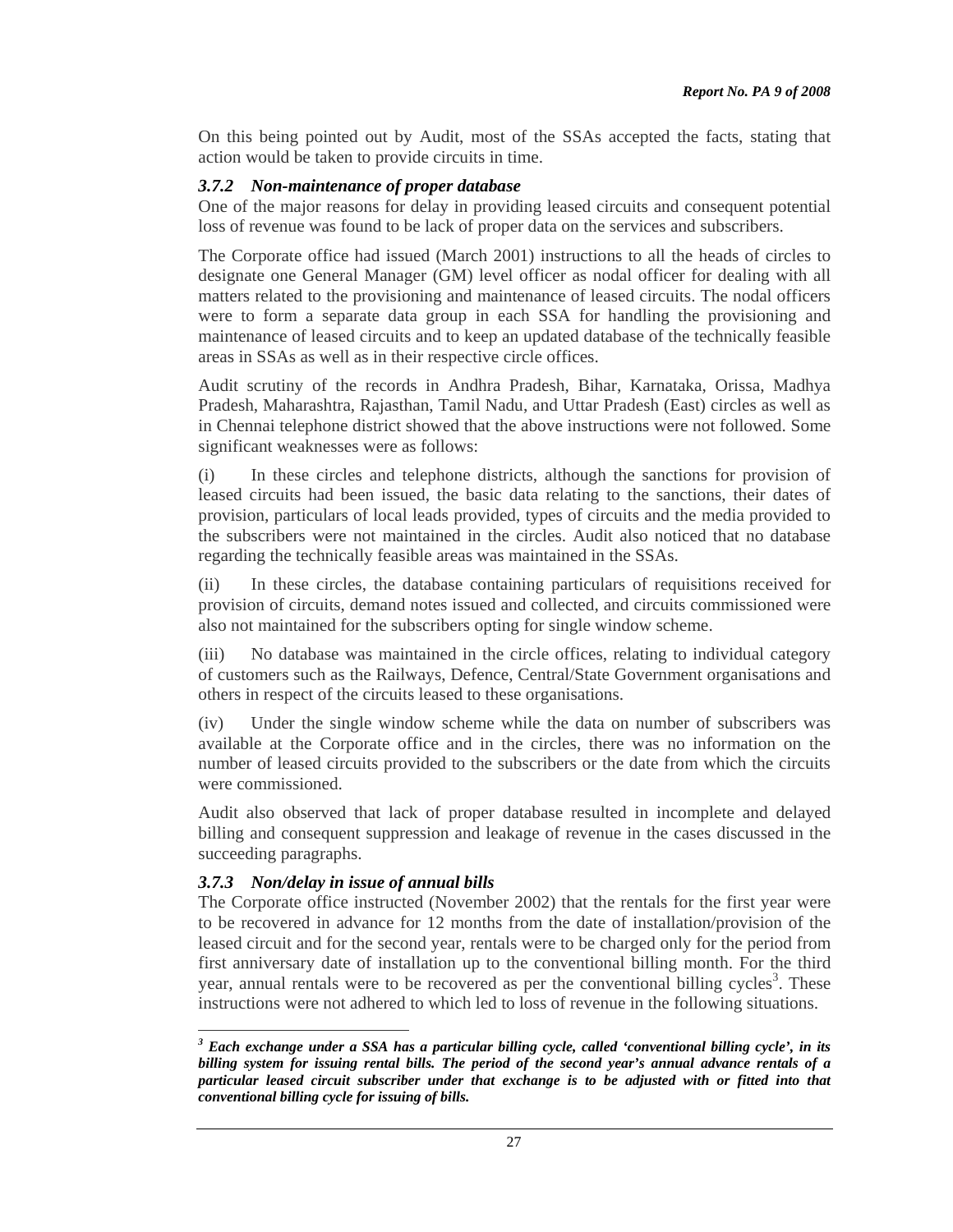• Test check of records (between November 2006 and March 2007) relating to various leased line connections provided by 36 SSAs in 12 circles and two telephone districts<sup>4</sup> disclosed that non-receipt as well as delay in receipt of commissioning reports and non-receipt of complete data from field units resulted in non-billing of Rs.14.46 crore, as detailed in *Annexure V*

On this being pointed out by Audit, Rs.26.53 lakh was recovered by eight SSAs. Further, 15 SSAs stated that bills had been issued and recovery was awaited, while eight SSAs stated that bills would be issued shortly. Reply was awaited in respect of the remaining five SSAs.

• Further, scrutiny of records (between August 2006 and March 2007) in eight SSAs under Andhra Pradesh, Kerala, Madhya Pradesh, Maharashtra, Northern Telecom Region, Rajasthan, Tamil Nadu circles as well as in Chennai telephone district showed that the rental bills were issued belatedly ranging from less than one month to 84 months by the Telephone Revenue Accounting branches of these SSAs due to non-availability of billing data, non-receipt of commissioning reports and nonavailability of billing programme. This resulted in delayed billing and realisation of Rs.70.73 crore in these SSAs, reflecting poor financial control as detailed in *Annexure-VI*.

On this being pointed out by Audit, the SSAs accepted the facts and stated that steps were being taken to issue the bills in time.

### *3.7.4 Non billing in respect of Single Window Scheme*

In respect of the single window scheme, the Corporate office instructed (March 2001) all the heads of circles to issue demand notes either from their office or from the SSA in which headquarter of the subscriber was located. Thereafter, they were to follow the general procedure for provision and billing of circuits, which would imply issue of advance rentals after receipt of complete report on commissioning.

Test check of records (between November 2006 and March 2007) of the single window subscriber of leased line services pertaining to nine circles<sup>5</sup> and Chennai telephone district disclosed that due to non-receipt of commissioning reports these SSAs failed to issue annual bills involving 31 single window customers. This resulted in non-billing of circuits to the tune of Rs.55.10 crore for the period March 2003 to March 2008, as detailed in *Annexure VII*.

On this being pointed out by Audit, Andhra Pradesh, Northern Telecom Region and Tamil Nadu circle offices stated that bills had been issued, while Gujarat, Madhya Pradesh, Uttar Pradesh (East) and Maharashtra circle offices stated that bills were being processed for issue after verification of data. Reply was awaited in respect of the remaining circle offices (November 2007).

 $\overline{a}$ *4 Andhra Pradesh, Bihar, Gujarat, Karnataka, Kerala, Madhya Pradesh, Maharashtra, Northern Telecom Region, Orissa, Rajasthan, Uttar Pradesh (East) and West Bengal telecom circles as well as Chennai and Kolkata telephone districts.* 

*<sup>5</sup> Andhra Pradesh, Gujarat, Karnataka, Kerala, Madhya Pradesh, Maharashtra, Northern Telecom Region, Tamil Nadu and Uttar Pradesh (East).*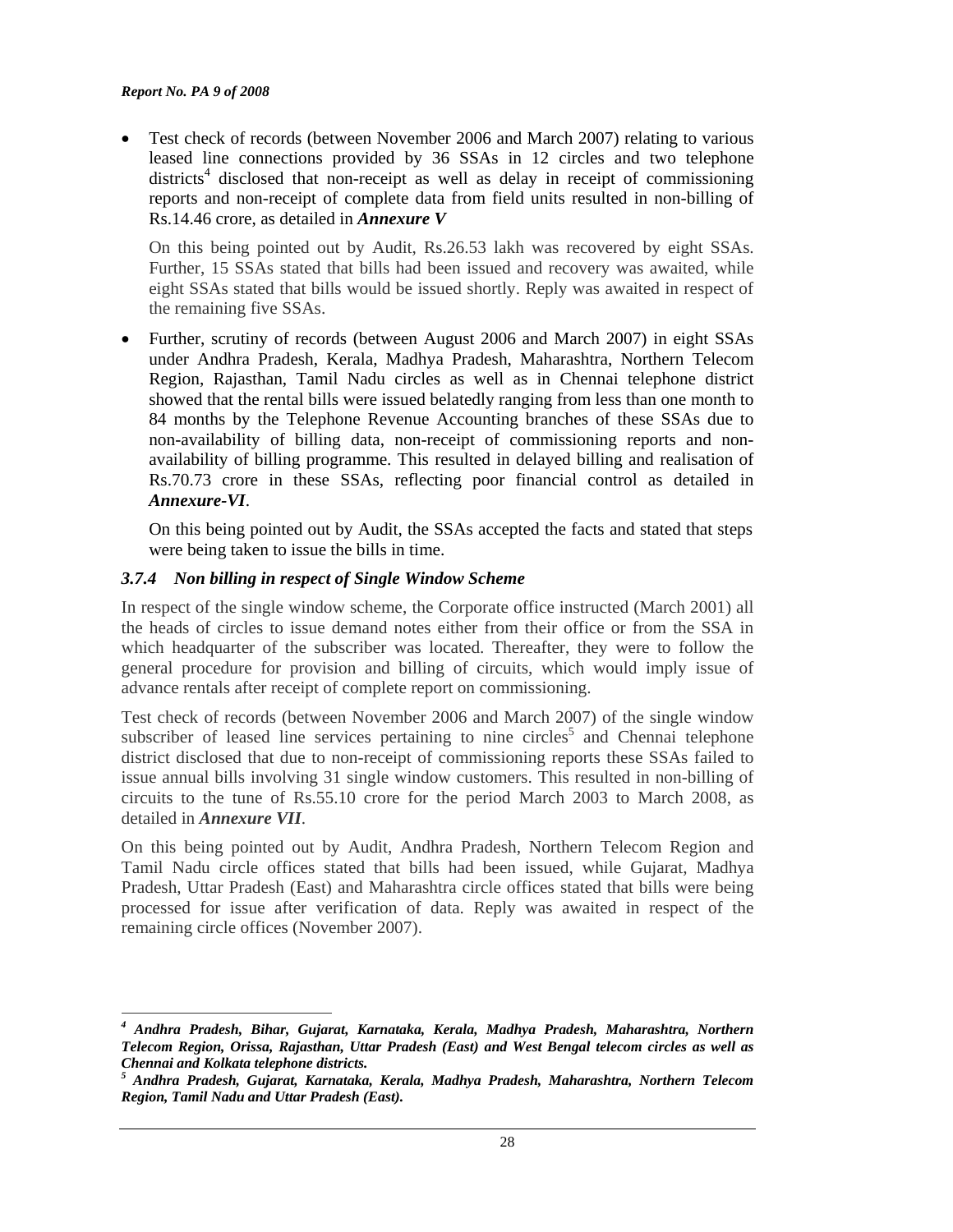# *3.7.5 Incorrect application of tariff*

 $\overline{a}$ 

Inadequate internal controls and failure to adhere to the instructions of the Corporate office resulted in incorrect application of tariff for leased circuits leading to short billing and consequent leakage of revenue in the cases discussed in the succeeding paragraphs.

### *3.7.5.1 Short billing due to non-revision of tariff*

The Company issued several tariff orders and instructions from time to time and the circles were to ensure that these were promptly sent to the GMs, Telephone Revenue (TR) or Internal Financial Advisors (IFAs), who in turn, were to ensure their implementation by maintaining a tariff-order register, besides insisting on submission of implementation certificates from the SSAs.

Test check of records (between November 2006 and March 2007) of the rental bills of leased line services pertaining to 22 SSAs in eight circles and two telephone districts<sup>6</sup> disclosed that these SSAs failed to timely and appropriately revise the rentals as and when required in terms of the Company's tariff circulars issued from time to time, resulting in short billing of Rs.2.78 crore as detailed in *Annexure VIII*.

On this being pointed out by Audit, 16 SSAs stated that supplementary bills would be issued, while replies were awaited from the remaining SSAs (November 2007).

### *3.7.5.2 Short billing due to non-application of tariff as per resources utilised*

The codal provisions stated that the leased circuit provided within a Short Distance Charging Area  $(SDCA)^7$  was to be considered as local leased circuit and chargeable distance was to be reckoned from the customer's premises. The Corporate office clarified (April 2002) that the rentals of local leased circuit provided from the existing capacity were to be charged according to the number of pairs of wires utilised for the circuit *i.e.,* single rate for two wires and double the rate for four wires. The tariff for leased circuits was revised from 1 May 2005.

Audit scrutiny (between September 2006 and March 2007) of records in five SSAs under Andhra Pradesh, Assam and Maharashtra circles disclosed that the rentals for local leased circuits provided on four wires within the SDCA of these SSAs were billed at two wire charges for the period January 2001 to April 2005 instead of four wire charges. This resulted in short billing of Rs.3.75 crore for the above period.

On this being pointed out, four SSAs stated (September/December 2006) that supplementary bills to the tune of Rs.22.83 lakh had been issued. Further, Hyderabad SSA stated (December 2006) that the clarificatory orders issued by the Corporate office were contradictory and it was decided (August 2005) to charge at single rate irrespective of two wire/four wire with effect from 1 May 2005.

The above reply is not tenable because the aforementioned order of August 2005 was not applicable in these cases as Audit observation related to the period January 2001 to April 2005. Further, these cases were also related to the leased circuits within SDCA, *i.e.,* local

*<sup>6</sup> Andhra Pradesh, Assam, Gujarat, Kerala, Madhya Pradesh, Maharashtra, Rajasthan and Tamil Nadu as well as Chennai and Kolkata telephone districts.* 

<sup>&</sup>lt;sup>7</sup> It is the smallest territorial unit for charging purpose, normally coincides with Tehsils or Talukas. *Calls within the same SDCA are charged as local calls.*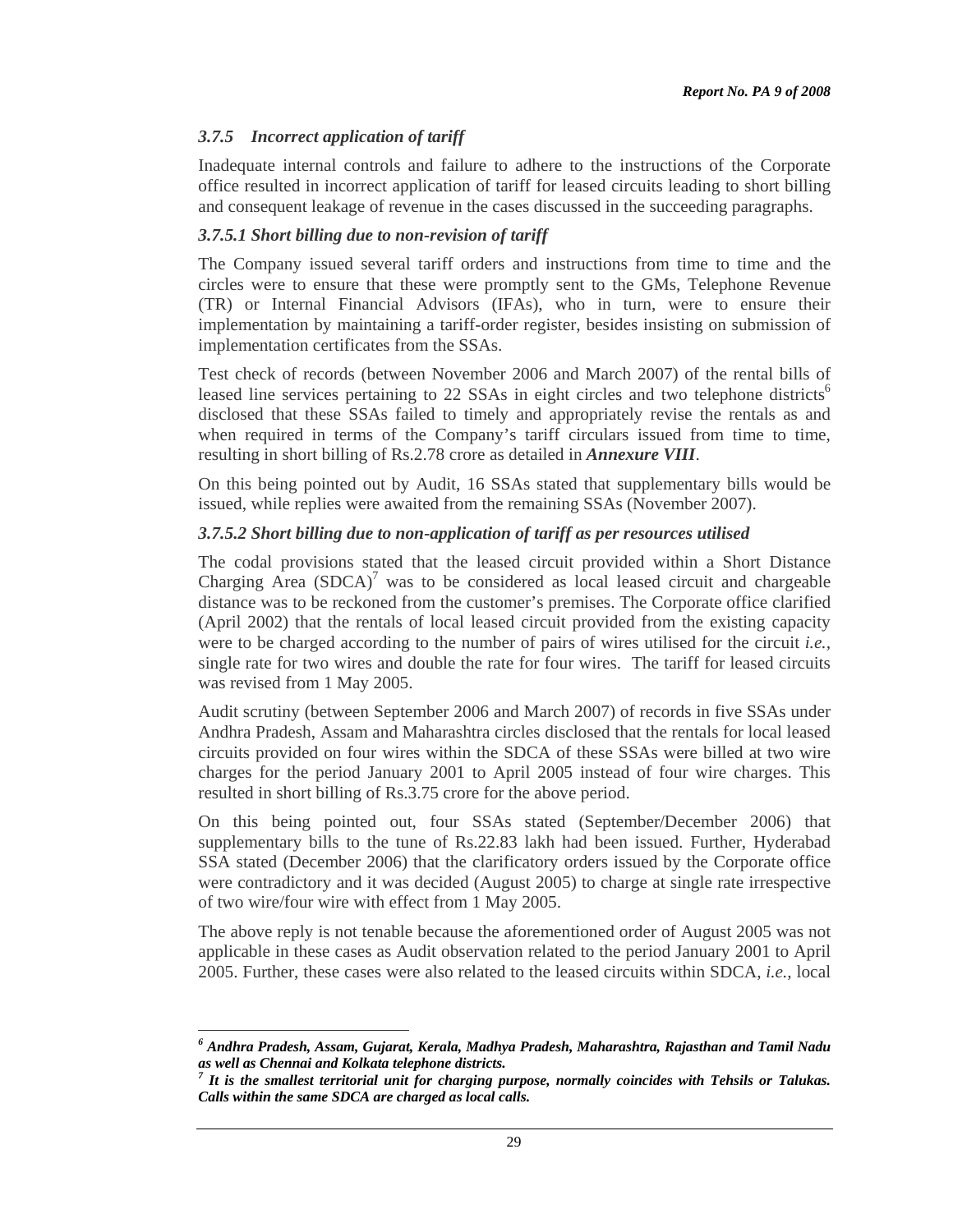### *Report No. PA 9 of 2008*

circuits, and in such cases, the Corporate office had issued clear instruction (April 2002) for issue of bills as per resources utilised which the SSAs did not follow.

# *3.7.5.3 Short billing of service tax due to incorrect application of rates*

The Company issued (September 2002) instructions to recover service tax at the rate of 10 *per cent* with effect from 10 September 2004 and 12 *per cent* with effect from 18 April 2006 on leased circuits, interconnect link charges and set-up charges for interconnectivity ports provided to private operators, as per the instructions of the Ministry of Finance. In addition, education cess at the rate of 2 *per cent* of the service tax was also leviable.

Test check of records (between December 2006 and March 2007) in two SSAs under Tamil Nadu circle as well as in Chennai telephone district disclosed that the service tax was continued to be levied at 10.20 *per cent* instead of 12.24 *per cent* with effect from 18 April 2006 resulting in short billing of service tax of Rs.43.52 lakh for the period April 2006 to March 2007.

On this being pointed out, the SSAs of Tamil Nadu circle accepted audit observations and stated (January 2007) that supplementary bills on this account would be raised. Chennai Telephone District however, stated (January 2007) that bills were issued.

# *3.7.5.4 Incorrect grant of discount*

The Company issued (between January 2002 and April 2004) several orders allowing different rates of discount on high user routes under long distance circuits segments. Discounts were also declared under different schemes like Big Bit Benefit and Club Benefit. However, no discount was to be allowed on local circuits and local leads of main circuits as well as to other service providers like National Long Distance Operator, Basic Service Operator, Internet Service Providers, *etc.*

Audit scrutiny of records (between October 2006 and February 2007) in Karnataka, Kerala, Tamil Nadu circles and in Chennai and Kolkata telephone districts showed that discounts were extended to service providers *viz*., Bharti Mobile, Bharti Telesonic, Hutchison, Videsh Sanchar Nigam Limited, on local circuits/local leads of main circuits due to non-availability of list of operators and also due to wrong classification of these operators as private parties, resulting in loss of revenue of Rs.2.84 crore, as detailed in *Annexure IX*.

On this being pointed out by Audit, the SSAs accepted the facts, but stated that the circles have allowed discount to these local circuits, considering them as links between global service providers and customers aiding/facilitating in provision of services by the international cloud.

The above reply is not tenable as existing instructions clearly specified the application zone for only long distance circuits and the circle office was not vested with the power to extend discounts on local circuits.

# *3.7.5.5 Non-recovery of compensation for the unexpired period of guarantee*

The Company also provided leased lines on rent and guarantee basis wherein a subscriber had to pay for a minimum period of hire (guarantee period). The rate of rental for such facility was recoverable annually for the whole guarantee period. When the cables and systems provided on rent and guarantee were surrendered before the expiry of the initial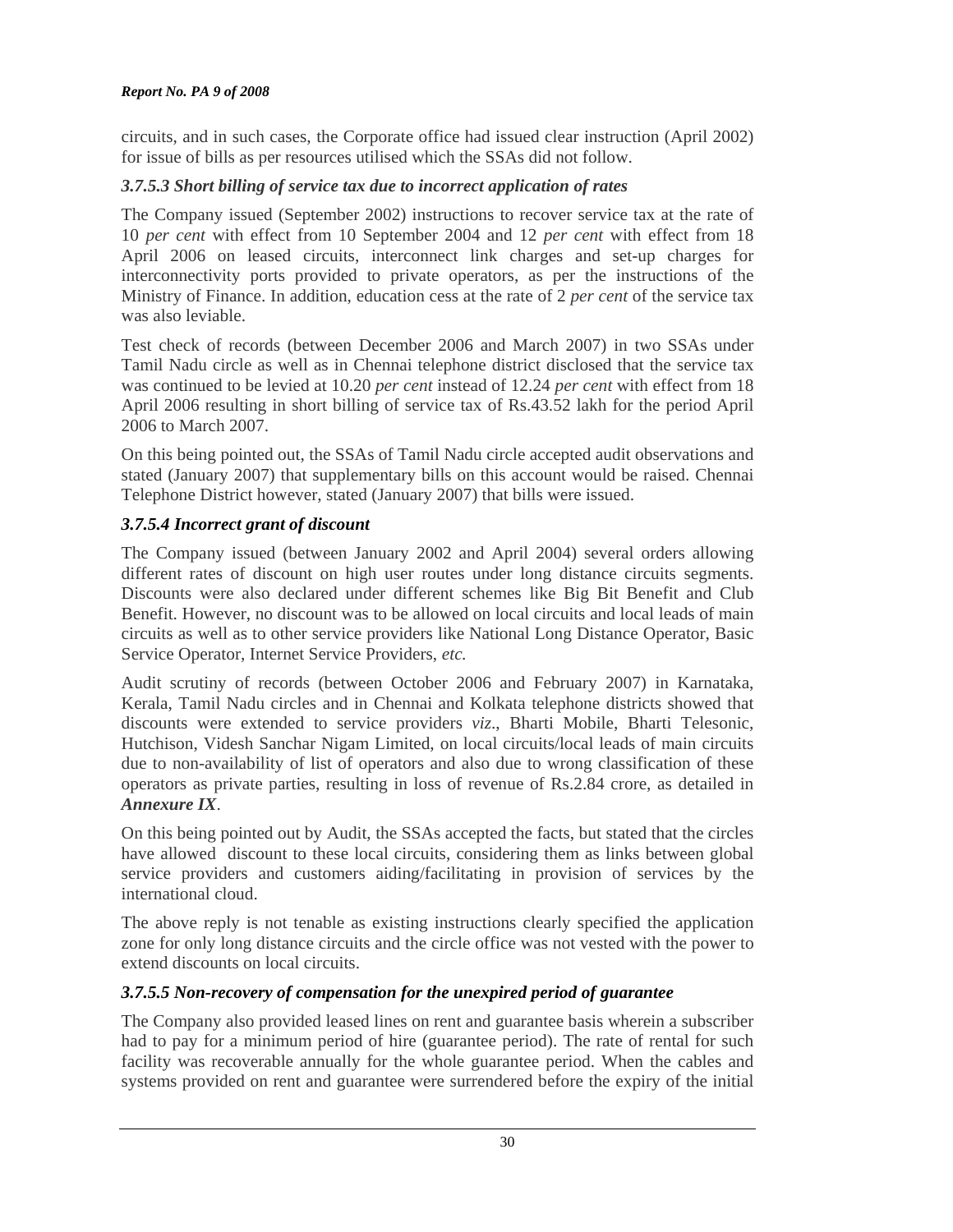period of guarantee, the compensation was recoverable for the unexpired period at a prescribed percentage of the capital cost for each of the remaining years, including the year in which it was surrendered.

Audit reviewed (June 2006 and February 2007) the records pertaining to Karnataka circle as well as Chennai and Kolkata telephone districts and found that circuits were provided (between October 2000 and June 2002) to 10 private firms on rent and guarantee basis for a period of 10 years. However, the same were surrendered (between December 2001 and March 2007) before the expiry of the guarantee period. The unexpired period of guarantee ranged from four years to nine years, but the SSAs failed to recover compensation of Rs.1.73 crore for the unexpired period of guarantee. This was mainly on account of omissions, wrong application of rates of compensation and non-receipt of closure advice notes by TRA units.

On this being pointed out by Audit, the circles and telephone districts accepted the facts and stated that action was being initiated for recovery.

### *3.7.5.6 Short billing of circuits leased to the Railways*

As per codal provisions, rentals for lines and speech circuits leased to the Railways were to be finalised every five years by the Company in consultation with the Railway Board. The rentals applicable for the block of 1991-92 to 1995-96 and for the block of 1996-97 to 2000-01 were finalised in February 2002 and August 2006, respectively. The rental for the subsequent block was yet to be finalised pending which the rentals were to be billed on provisional basis at the tariff fixed for the preceding block.

Audit scrutiny of records (between November 2006 and March 2007) for lines, wires and speech circuits leased to the Railways relating to Gujarat and Madhya Pradesh circles as well as Kolkata Telephone District, disclosed that bills for the revised rental were not issued resulting in short claim of rental of Rs.3.40 crore.

On this being pointed out, all the above circles and Kolkata Telephone District stated (between November 2006 and April 2007) that they would issue supplementary bills.

#### *3.7.6 Inadequate monitoring of outstanding dues*

All the dues and rentals in respect of leased circuits were to be collected in advance as per the codal provisions. Hence, there was little scope for accumulation of outstanding dues. The Corporate office also issued (December 2002 and June 2003) instructions regarding steps to be taken by the circle offices and SSAs to minimise outstanding telephone revenue dues.

However, as of October 2007, an amount of Rs.292.65 crore was outstanding against various categories of subscribers of leased line services. The category-wise break-up of total outstanding dues were as below: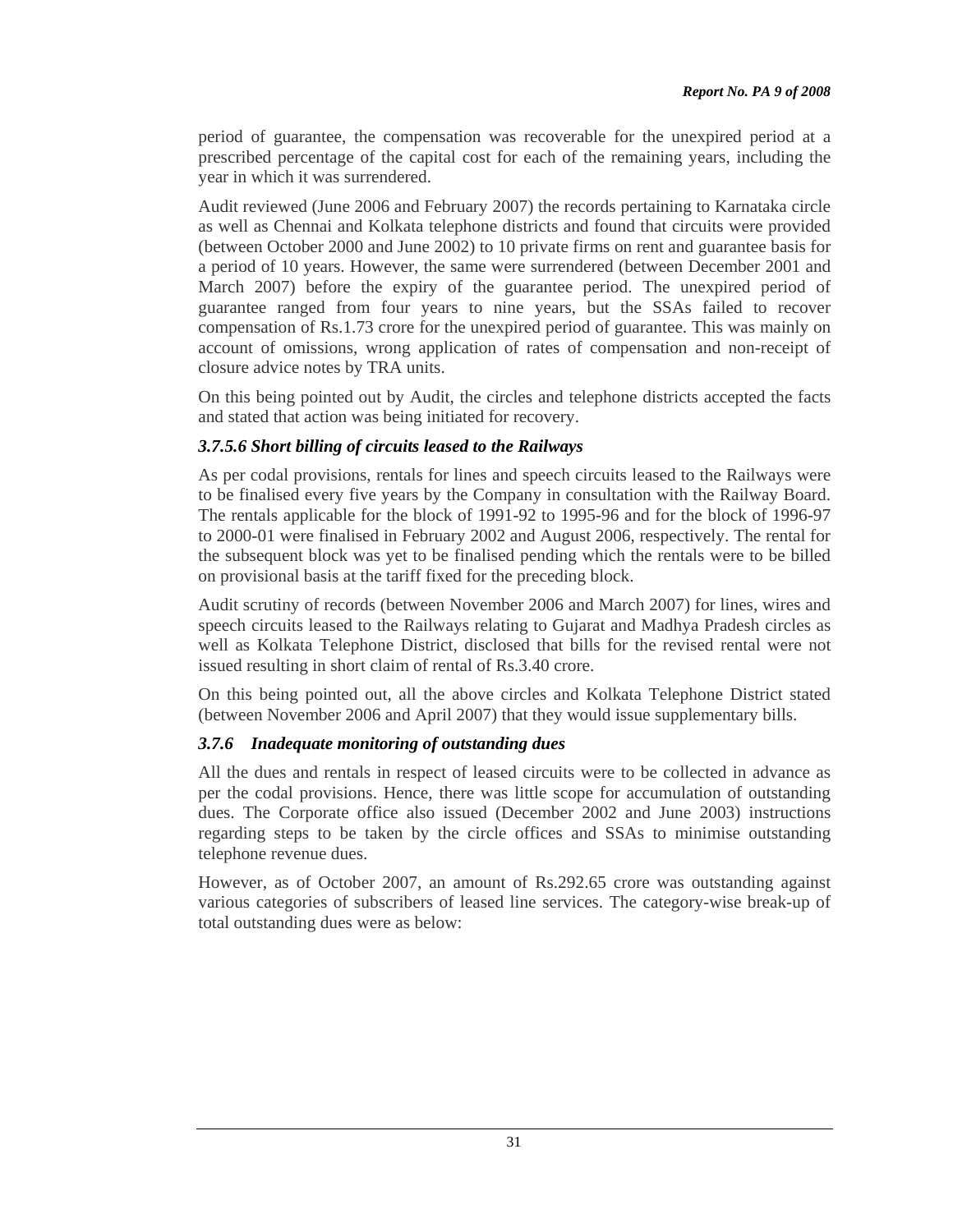|                          |                |                |                    | (Rs in crore)          |
|--------------------------|----------------|----------------|--------------------|------------------------|
| Year                     | <b>Defence</b> | <b>Central</b> | <b>State Govt.</b> | <b>Private parties</b> |
|                          |                | Govt.          |                    |                        |
| Up to 2001-02            | 8.08           | 14.79          | 6.90               | 46.44                  |
| 2002-03                  | 1.91           | 5.63           | 0.91               | 16.15                  |
| 2003-04                  | 1.48           | 10.03          | 1.49               | 19.07                  |
| 2004-05                  | 1.29           | 4.78           | 0.97               | 27.33                  |
| 2005-06                  | 1.86           | 2.45           | 1.54               | 41.73                  |
| 2006-07                  | 3.06           | 4.27           | 0.95               | 69.54                  |
|                          | 17.68          | 41.95          | 12.76              | 220.26                 |
| <b>Total outstanding</b> | 292.65         |                |                    |                        |

**Table-3.2: Category-wise position of outstanding dues in leased line services** 

Out of the total outstanding amount of Rs.292.65 crore, 75.26 *per cent* was outstanding against private subscribers, 20.38 *per cent* against Central Government departments including Defence, and 4.36 *per cent* was outstanding against various State Government departments. The amount of outstanding bills against private subscribers was increasing every year since 2002-03 and in the year 2006-07 alone, the outstanding dues against this category increased by Rs.27.81 crore as compared to the previous year.

Audit observed that the outstanding were primarily due to delays in disconnection of circuits for non-payment of bills, non-regularisation of accounts in respect of closed connections, non-reconciliation of dues and payments, inadequate monitoring of collection of revenue and inadequate follow-up regarding recovery of outstanding dues.

### *3.7.6.1 Accumulation of outstanding revenue due to non-disconnection/delay in disconnection for non-payment*

As per the existing instructions, payment of rentals for leased line connections were to be made in advance within 21 days from the date of issue of bills. Failure to pay the bills in time rendered the connection liable to be disconnected on the  $35<sup>th</sup>$  day from the date of issue of the bill. The Accounts Officer, Telephone Revenue (AOTR) is to issue disconnection orders and on receipt of the same, the exchange officer should disconnect such connections on the dates indicated therein. The Corporate office also issued instructions for issue of letters of notice to the defaulters prior to disconnection, besides telephonic reminders. Further, prompt action was to taken to collect the outstanding revenue and accounts were to be regularised on account of closed connections.

Test check of records in nine SSAs under Andhra Pradesh, Bihar, Rajasthan and Tamil Nadu circles as well as in Chennai and Kolkata telephone districts disclosed that in respect of 36 cases, despite non-receipt of payments within the scheduled dates, these SSAs did not disconnect the circuits in time and allowed the circuits to function. Audit observed that the reasons for non-disconnection were non-receipt of disconnection list, disputes in payment/billing, *etc*. This resulted in accumulation of outstanding revenue of Rs.32.65 crore. Further, in four SSAs under Assam and Madhya Pradesh circles and in Kolkata telephone district, there were 285 cases where the SSAs delayed disconnection despite non-payment of dues, resulting in accumulation of outstanding revenue of Rs.8.36 crore. The delays in disconnection ranged from one to nine months.

On this being pointed out by Audit, the SSAs stated that the matter would be verified and required action would be taken.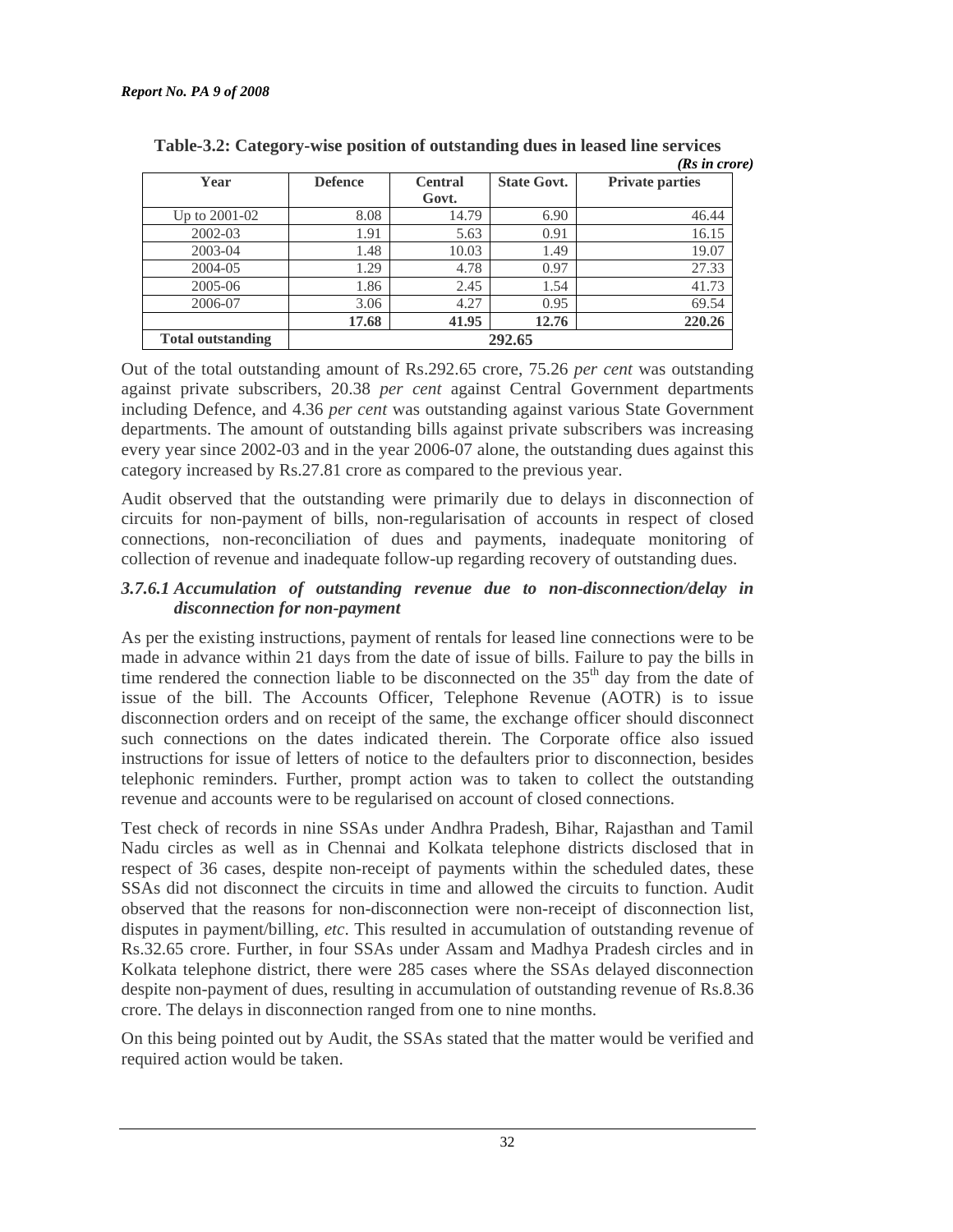# *3.7.7 Ineffective computerisation of leased line services*

In order to ensure prompt provisioning, billing and collection of revenue, it was important that there should be a proper database and that is regularly updated and effectively used for monitoring. Computerisation of data relating to leased line services would have greatly assisted the above, besides introducing stronger controls in terms of reminders for issue of bills, correct application of tariffs, and monitoring recovery of dues.

In January 2002 the Western Telecom Region (WTR) commissioned a captive computer network, called 'TVARIT', for provisioning and upkeep of the point-to-point leased line services. 'TVARIT' was an online system for country-wide application. The other three telecom regions viz. North, South and East had also established connectivity with the main router of WTR through a dedicated 2 Mb<sup>8</sup> link installed in Delhi, Chennai and Kolkata, respectively. The Corporate office also issued (April 2002) guidelines for utilisation of 'TVARIT' online system by the circles and SSAs for processing all activities relating to leased line services.

Audit scrutiny of records (April 2007) relating to the functioning of 'TVARIT' system disclosed that the system was slow in response and was unable to cater to the load of various circles and SSAs. Although over the years many additions and modifications were made in the software and hardware of this system to suit the requirements of the time, the existing system failed to deliver the desired results. The system had become too complex to handle due to additions of patch software for new types of leased lines services such as Managed Leased Line Network, Multi Protocol Label Switching and Virtual Private Network. As of March 2007, 93,667 circuits were booked under the system and only 48,600 circuits could be processed by the software, showing a utilisation of only 52 *per cent.*

WTR took up (March 2007) the matter with the Corporate office to migrate 'TVARIT' system to the existing Data Centre (*i.e.,* National Internet Backbone Project III) at Mumbai in order to arrest the deficiencies of the 'TVARIT' system. The final decision of the Corporate office was, however, awaited (April 2007).

On this being pointed out, WTR accepted the fact and stated (April 2007) that the system, based on the old technology, was meant only for point-to-point leased line services. The system required redesigning with new technology so as to provide maximum output, covering all the new services.

# *3.8 Conclusion*

Revenue from leased line services of the Company had grown at a relatively slower pace from Rs.349 crore in 2001-02 to Rs.522 crore in 2006-07. As brought out in the above report, there were leakages in the revenue of over Rs.517 crore, including potential loss of revenue, delays in billing and accumulation of outstandings. This was mainly on account of delays in provision of leased circuits, lack of a proper database on the services and subscribers, incorrect application of tariff and allowing dues to accumulate over the years especially from private parties. There is an urgent need for the Company to take corrective measures to minimise the revenue leakage by maintaining complete and updated database, strengthening internal controls, improving coordination between

 $\overline{a}$ *8 Mega bits*